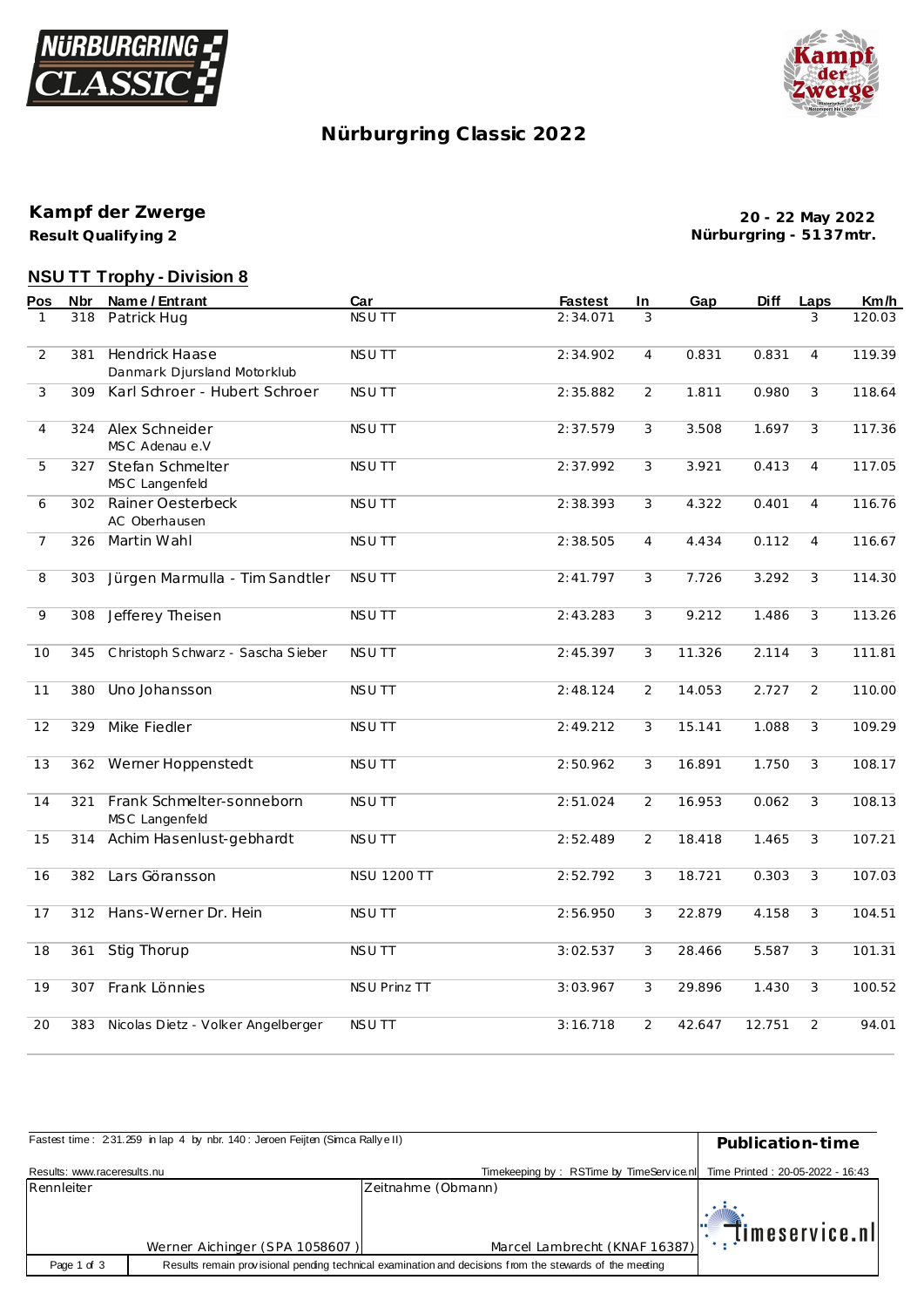

## **Nürburgring C lassic 2022**

# **Kampf der Zwerge**

**Result Qualify ing 2**

**20 - 22 May 2022 Nürburgring - 51 37mtr.**

#### **1300 Histo Cup - Division 9**

| <b>Pos</b> | Nbr | Name / Entrant                                                     | Car        | <b>Fastest</b> | <b>In</b> | Gap   | <b>Diff</b> | Laps          | Km/h   |
|------------|-----|--------------------------------------------------------------------|------------|----------------|-----------|-------|-------------|---------------|--------|
|            | 186 | Ralf Kremer                                                        | Audi 50    | 2:54.336       |           |       |             |               | 106.08 |
|            | 128 | Helmut Harich                                                      | Fiat 128AC | 2:56.591       | 3         | 2.255 | 2.255       | 3             | 104.72 |
|            | 106 | Alexander Schmitt - Jens Schmitt Renault R 12 TS<br>MSC Adenau e.V |            | 2:58.122       |           | 3.786 | 1.531       | $\mathcal{R}$ | 103.82 |

#### **1300 Histo Cup - Division 10**

| Pos | Nbr | Name / Entrant                               | Car            | <b>Fastest</b> | In | Gap   | Diff  | Laps | Km/h   |
|-----|-----|----------------------------------------------|----------------|----------------|----|-------|-------|------|--------|
|     | 142 | Onno Vlaanderen                              | Davrian MK5    | 2:42.476       |    |       |       |      | 113.82 |
|     | 127 | Nico Vizza<br>Team Autoservice Pole Position | Fiat 127 Sport | 2:42.708       |    | 0.232 | 0.232 |      | 113.66 |
|     | 104 | Niklas Edel                                  | Hillman Imp    | 2:50.035       |    | 7.559 | 7.327 |      | 108.76 |

| Fastest time: 231.259 in lap 4 by nbr. 140: Jeroen Feijten (Simca Rallye II) | Publication-time               |                                                                                                         |                                     |
|------------------------------------------------------------------------------|--------------------------------|---------------------------------------------------------------------------------------------------------|-------------------------------------|
| Results: www.raceresults.nu                                                  |                                | Timekeeping by: RSTime by TimeService.nl Time Printed: 20-05-2022 - 16:43                               |                                     |
| Rennleiter                                                                   |                                | Zeitnahme (Obmann)                                                                                      |                                     |
|                                                                              | Werner Aichinger (SPA 1058607) | Marcel Lambrecht (KNAF 16387)                                                                           | $\mathbb{E}[\mathbf{m}$ eservice.nl |
| Page 2 of 3                                                                  |                                | Results remain provisional pending technical examination and decisions from the stewards of the meeting |                                     |